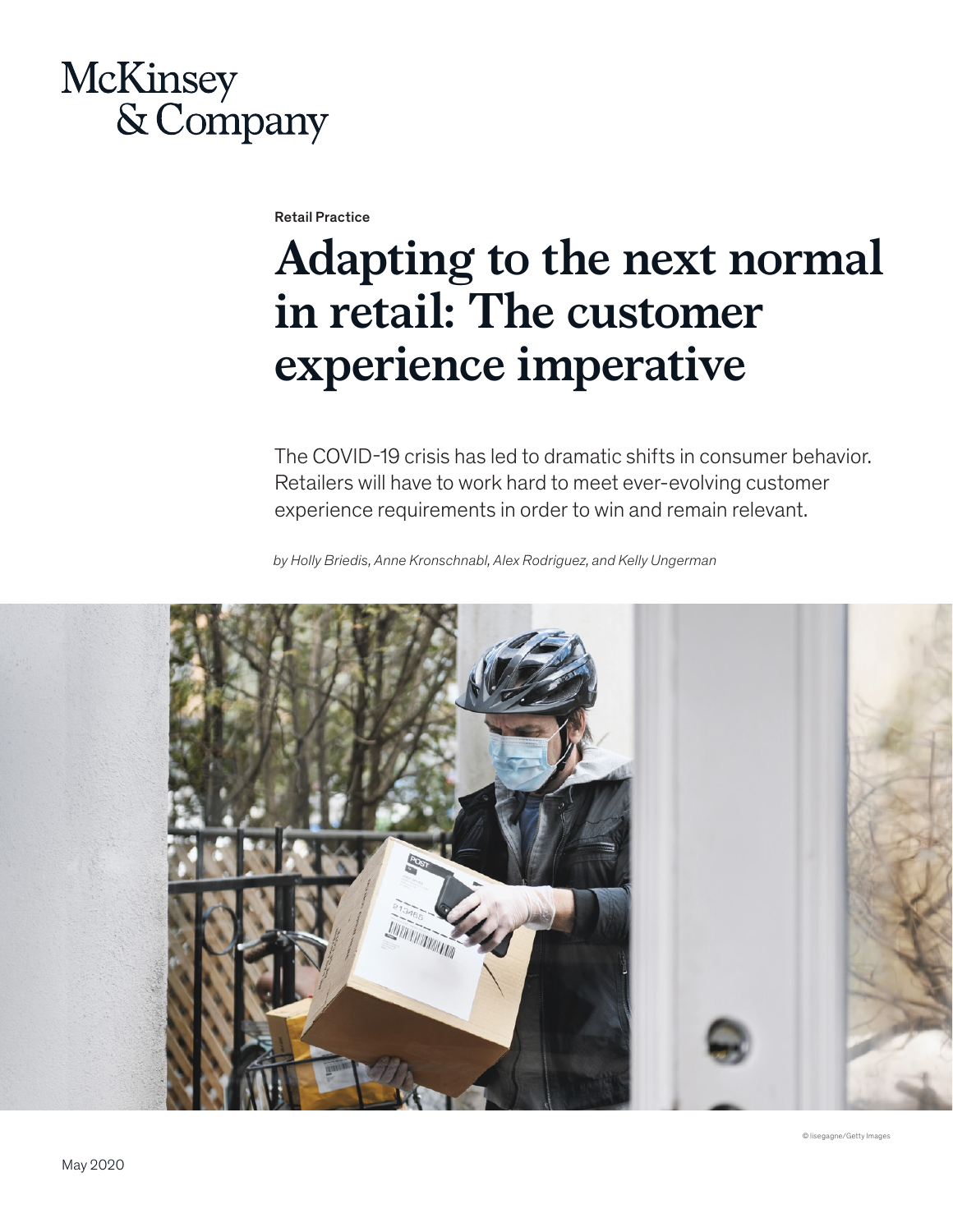The COVID-19 pandemic has upended the retail industry, forcing the closure of physical stores and causing uncertainty for the future of the in-store experience. These abrupt shifts have left many retailers scrambling to effectively serve customers through other channels. Digital-first and omnichannel retailers have pivoted more easily, but retailers that prioritized physical stores and face-to-face engagement over omnichannel strategies have struggled to respond.

For retailers, the starting point matters in a crisis. Organizations that can quickly reimagine their omnichannel approach to create a distinctive customer experience will recover faster from the pandemic. Analysis of the financial crisis of 2008 shows that customer experience leaders saw a shallower downturn, rebounded more rapidly, and achieved three times the total shareholder returns in the long run compared with the market average (Exhibit 1).

some permanently.<sup>1</sup> We have seen a consolidation of shopping trips: in China, for example, the number The pandemic has changed consumer behaviors,

of transactions in grocery declined by 30 percent during the pandemic, while the average value per transaction increased by 69 percent. In the United States, e-commerce availability and hygiene considerations are increasing store switching behavior, with 17 percent of consumers shifting away from their primary store. Many customers have also tried new omnichannel models: buy online, pick up in store (BOPIS) grew 28 percent yearover-year in February compared with 18 percent in January, and grocery delivery is up by 57 percent.<sup>2</sup> More important, many of these new engagement models are here to stay. Consumers report high intention to continue using models such as BOPIS (56 percent) and grocery delivery (45 percent) after the pandemic.

To remain relevant in this changed environment, retailers should set a North Star to guide their aspirations for customer experience, with specific goals across five actions: double down on digital, inject innovation into omnichannel, transform store operations and win on "SafeX," reimagine the physical network, and embrace an agile operating model (Exhibit 2).

<sup>1</sup> McKinsey COVID-19 US Consumer Pulse Survey, April 20–26, 2020, n = 1,052, sampled and weighted to match US general population aged 18 years and over.

²Delivery and BOPIS benefit, shopping centers not yet heavily impacted," Retail Touchpoints, March 11, 2020, retailtouchpoints.com.

#### Exhibit 1

**Customer experience (CX) leaders are more resilient during recessionary periods, experiencing shallower troughs and quicker recovery.**



Financial performance (total shareholder returns) of CX leaders vs laggards<sup>1</sup>

1 Comparison of total shareholder returns for publicly traded companies ranking in the top ten of Forrester's CX Performance Index from 2007–09.

Source: Forrester Customer Experience Performance Index (2007–09)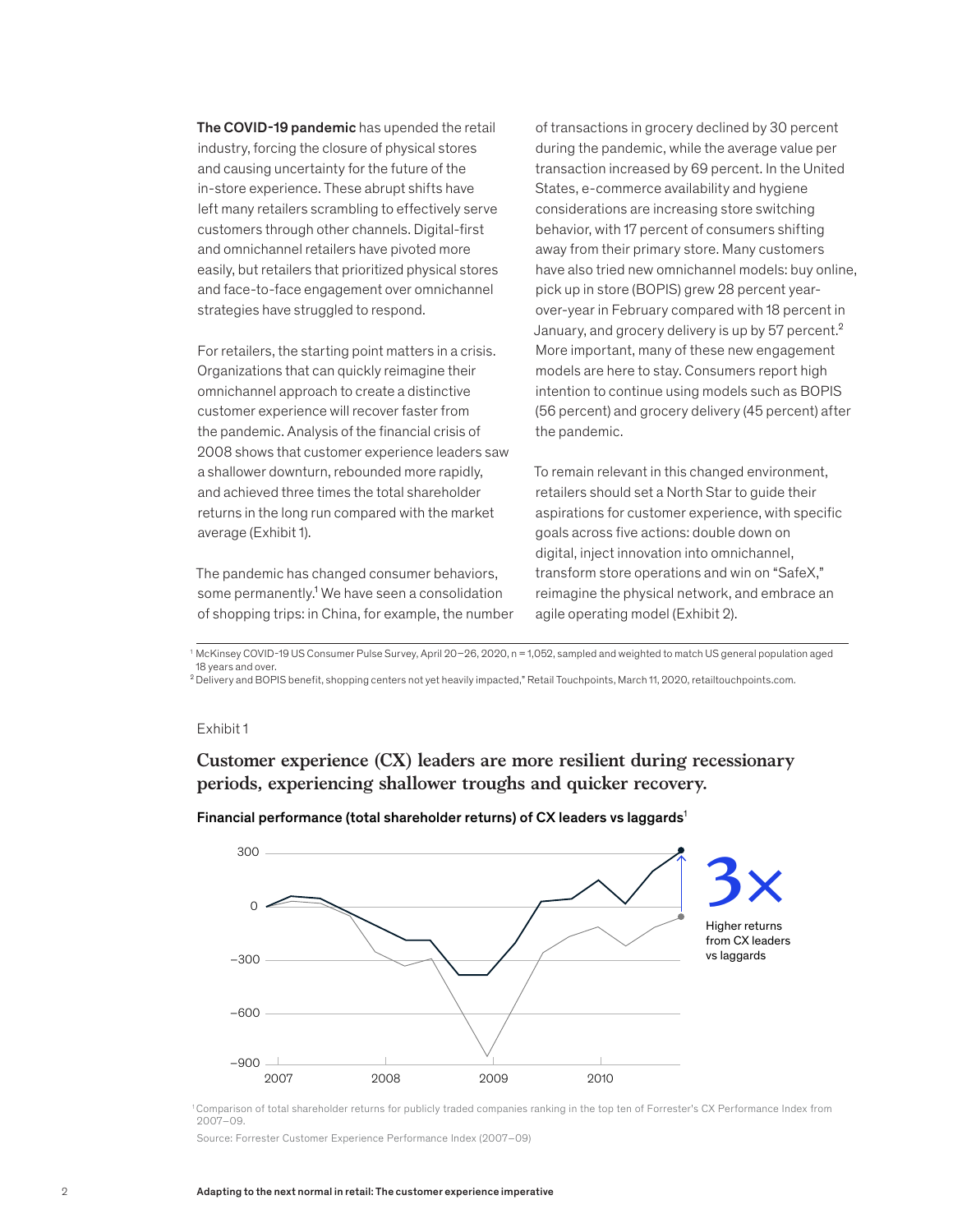#### Exhibit 2

**Omnichannel leaders are adapting to the next normal in customer experience**  by taking initiative across five key actions.



## **How retailers can meet new customer expectations**

The savviest retailers have spent years creating omnichannel strategies that blend physical and online channels to engage consumers in the channel of their choosing. COVID-19's impact on customer behavior has reshuffled the deck. In-person interaction has dramatically changed or been supplanted by digital engagement, and early indications suggest that much of this shift may endure in the long term. E-commerce sales in apparel, department stores, and beauty products have increased by nearly ten percentage points, on average, since the onset of the pandemic. In grocery, e-commerce penetration, which has risen from 2 to 3 percent before the crisis to 8 to 10 percent during its peak, is expected to settle at twice the previous "normal" level, 5 to 7 percent, by year's end.

Looking forward, we believe retailers should focus on five actions to build more resilience in their

customer experience and to emerge even stronger in the recovery.

#### 1. Double down on digital

COVID-19 has dramatically and suddenly shifted more customer traffic to digital channels. Consider that online sales, which increased at a 14 percent compound annual growth rate (CAGR) over the past four years, grew by 25 percent in a two-week period in March 2020—led by grocery purchases.3 The profound impact of the pandemic on consumer shopping habits has increased the urgency for retailers to expand their digital presence quickly.

*Dial up the acquisition engine and drive traffic to digital assets*. Retailers can partially offset diminished foot traffic in physical stores by boosting investments in online acquisition. This effort will require them to reallocate funds from offline media to digital channels. With more investment in online marketing, winners are adapting their strategies

<sup>&</sup>lt;sup>3</sup> Giselle Abramovich, "Adobe Digital Economy Index: Tracking the state of ecommerce during COVID-19 and beyond," Adobe, March 31, 2020, adobe.com.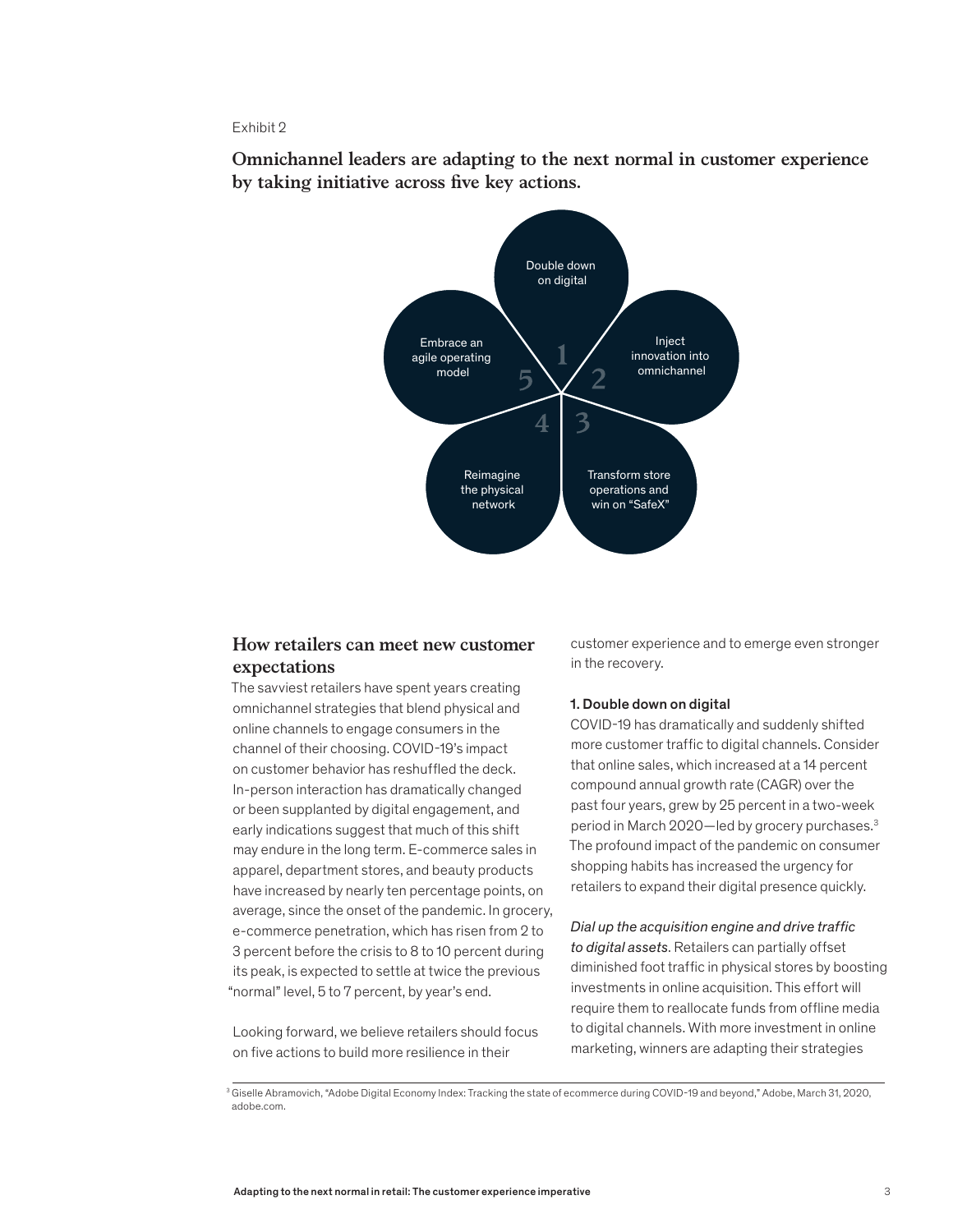to account for shifts in consumer behavior. These adaptations include paying closer attention to paid search (for example, looking at not just keyword performance but also consumer intent) and improving the "shoppability" of social channels (for example, through featured products and clickable content on Instagram).

#### *Extend digital-channel presence and engagement.*

Shelter-in-place orders have led companies to test new methods of customer engagement. App downloads increased 11 percent from January to April 2020 compared with the same period last year. Many retailers with established mobile apps have cited record downloads, while others sought to make up ground quickly. Around 45 to 50 percent of retailers had plans to prioritize a mobile app or point-of-sale experience this year, and several companies have accelerated their efforts in response to the pandemic.

In addition, while building and nurturing online communities are not new ideas, they have gained momentum. Retailers are augmenting direct customer interactions with engagement in apps and other relevant channels. Nike China, for example, activated its digital community by offering virtual workouts and saw an 80 percent increase in weekly active users of its app.

*Ensure that the digital experience is truly "zero friction."* Customer expectations are rising for digital channels along measures such as site speed, stability, and delivery times. To keep pace, retailers should start by designing web pages that are optimized for digital shopping. For example, making the highest-selling (and ideally highestmargin) products easy to find helps to make the customer journey more seamless. The first page of Amazon listings receives nearly two-thirds of all product clicks.<sup>4</sup> Increasing load speed to best-in-class levels is also paramount: the ideal load time for peak conversions is no more than 2.7 seconds (and every 100-millisecond delay above that can reduce conversion by up to

7 percent<sup>5</sup>). Additional priorities include highfunctioning landing pages and consistent marketing messages. With more customers now engaging through mobile devices, retailers must ensure that all digital channels are integrated and offer consistent services (such as payment options) and experiences (such as shopping carts updated in real time across devices).

#### 2. Inject innovation into omnichannel

To adapt to new customer behaviors and preferences, retailers will need to evaluate their current omnichannel offerings and find opportunities to innovate and fill gaps. Any additions should be clearly aligned with emerging customer needs and integrated with existing channels to support a consistent experience.

*Bring an in-store feel to the digital experience.* The inability to engage customers in a physical environment has pushed some retailers to bring more of the in-store experience online (Exhibit 3). First, leading retailers have substituted in-store personalized interaction with offerings such as virtual appointments, where sales associates use videoconferencing platforms to offer personalized attention to customers. Sales agents help individuals find products that meet their needs while learning ways to better serve customers online. Similarly, retailers are using livestreaming to engage with customers and increase revenue and loyalty by sharing experiential content. In China, for example, Taobao Live made it easier for brick-and-mortar retailers to join its livestreaming channel platform, leading to a 719 percent increase in participating merchants in February 2020 compared with the prior month.<sup>6</sup> Trained staff can create content that addresses customer challenges in an entertaining way while promoting current products and new launches.

Second, retailers have been developing alternative engagement models to de-risk digital-purchasing decisions. In apparel and fashion, for example, one of the main impediments to online purchasing

<sup>4</sup> Dan Alaimo, "Amazon now dominates Google in product search," Retail Dive, September 7, 2018, retaildive.com.

<sup>5</sup> *The state of online retail performance*, Akamai, April 2017, akamai.com.

<sup>&</sup>lt;sup>6</sup> "Taobao live accelerating digitization of China's retail sector," Alibaba Group, March 30, 2020, alibabageoup.com.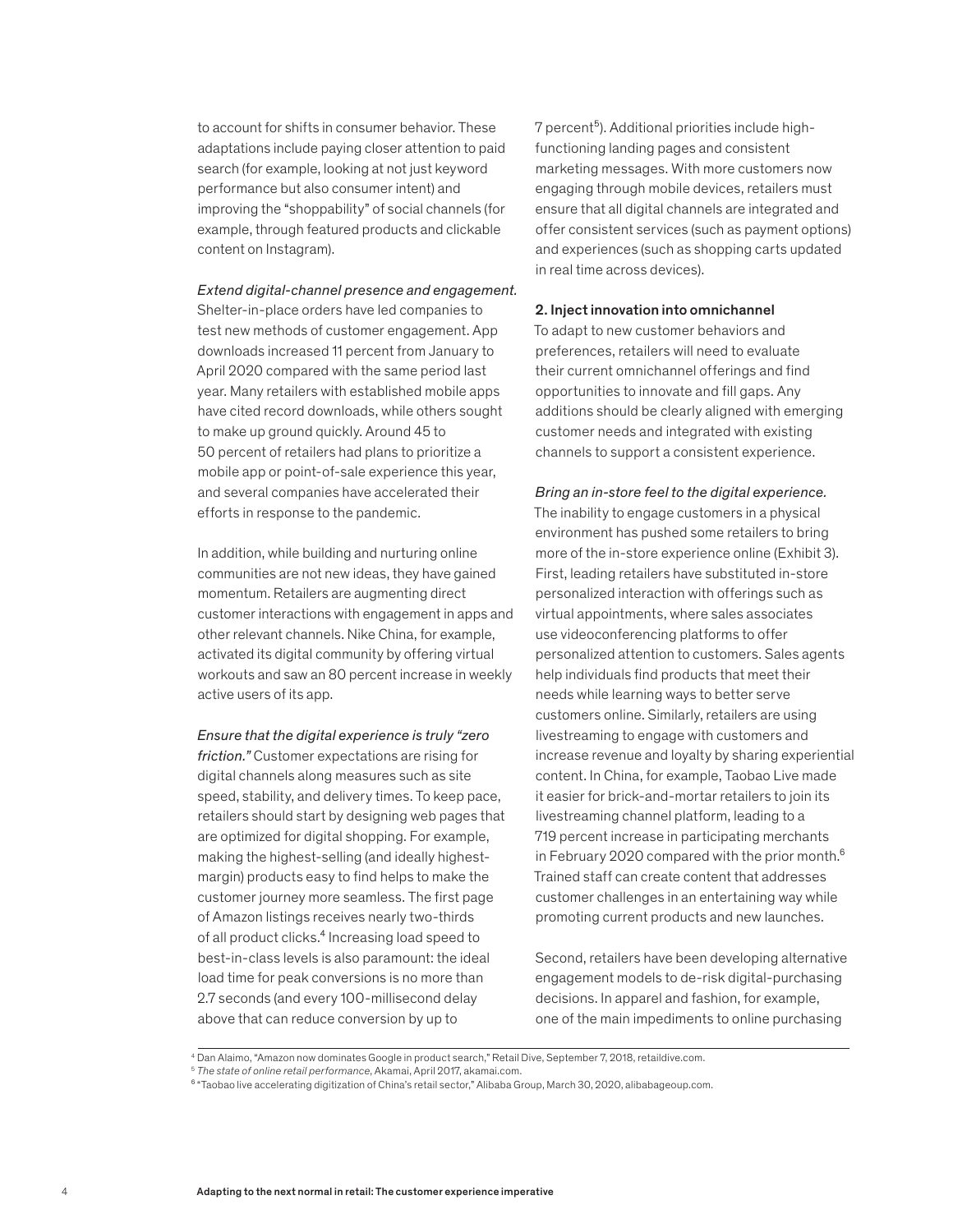#### Exhibit 3

**Facing limitations on physical customer interactions, retailers are innovating to bring the in-store experience online.**



has historically been the inability for customers to see how items would look on them. Jewelry brand Kendra Scott is tackling that problem by launching a new platform, Virtual Try-On, which uses augmented-reality (AR), machine-learning, and computer-vision techniques. Launched in April in response to COVID-19, the platform allows shoppers to preview styles as they move, enjoying the experience of a retail setting in the comfort of their home. Shopify, which allows its merchants to add 3-D models to their product pages, found that conversion rates increased by 250 percent when consumers viewed 3-D products in AR.<sup>7</sup>

#### *Launch or diversify delivery mechanisms.*

COVID-19 has heightened the importance of safe delivery modes, including curbside pickup and aggregator delivery: around 22 percent of US consumers are using delivery services more than they were before the crisis. Retailers have scrambled to launch services to meet this demand. One retailer that aligned speed and consumer expectations was Panera. In just two weeks, the company conceived, developed, and launched a grocery-delivery service that enables customers

to order entrees from the core business and add groceries to a unified online cart. And when the company's cafes began to close in response to stayat-home orders, Panera moved quickly to launch curbside ordering and pickup within two weeks.

Retailers are also reassessing store formats to support third-party delivery services. One grocer is creating "speed zones" near the front of the store and stocking them with the most popular items to enable delivery companies to accelerate pick, pack, and delivery of orders.

#### *Partner across retail to enhance convenience.*

Many retailers have explored strategic partnerships to enhance convenience for customers and boost sales. These ecosystems can be quite powerful, allowing retailers to gain access to new capabilities and extend their brand reach to new customers in new places. Footwear retailer DSW, for example, has partnered with grocery chain Hy-Vee to offer products through the grocer's extensive network of physical locations. Such arrangements give retailers access to new shopping occasions and new customers, and can extend one retailer's brand halo to its partners.

<sup>7</sup> Jon Wade, "Bring product pages to life with built-in support for 3D models and video," Shopify, Mar 14, 2020, shopify.com.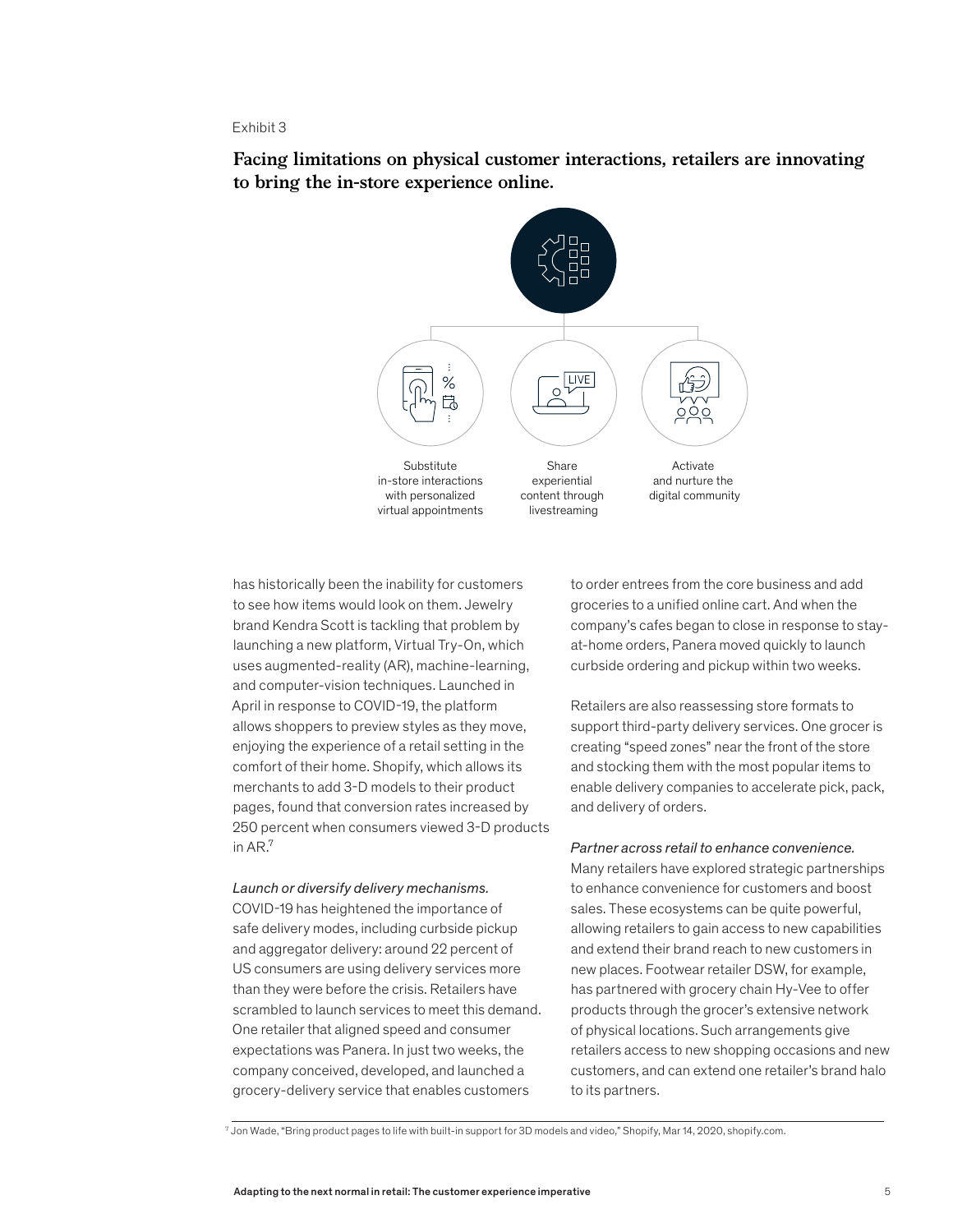#### 3. Transform store operations and win on 'SafeX'

The pandemic has hobbled traditional store operations, with physical distancing and a new preference for self-service altering the formula for customer experience. The priority for many customers today is to get in and out of a store as quickly and safely as possible—if they choose to go in at all (Exhibit 4). Providing safe(r) experiences, SafeX, will be critical to alleviating customers' anxieties and enabling a return to in-person interactions. In China, for example, 65 percent of consumers indicated that they expect to care more about product safety after COVID-19 than prior to COVID-19.<sup>8</sup> Retailers must implement policies and processes to enable safe distances, sanitize surfaces and products, and communicate proactively, clearly, and empathetically.

Beyond managing the SafeX considerations that are currently top of mind, retailers need to dramatically reduce costs and improve operational efficiency in their stores to offset revenues that are increasingly shifting to online channels.<sup>9</sup> Done properly, this effort will help companies enhance customer experience and safety while trimming operating expenses.

Retailers can start by establishing a set of service and experience elements that are nonnegotiable. New safety requirements for both customers and associates will be a core part of these nonnegotiables and could include no-contact payment methods or cleaning and employeehygiene processes. The workforce will need to be redirected from less-relevant activities to priority areas. Many of the opportunities can be captured quickly by changing store hours, improving scheduling, and altering the mix of full- and part-time employees. Some retailers have started to move certain elements of the experience outside of the store (for example, returns in the parking lot), given limits on customers per square foot in stores. A structured effort focused on addressing new operational needs and implementing leaner practices can yield labor efficiencies of 5 to 15 percent.

For retailers that have closed stores during the pandemic, the reopening process offers an opportunity to establish new models. First and foremost, physical-distancing requirements will likely constrain the number of employees who can be in stores at the same time. These limitations

8 McKinsey COVID-19 Mobile Survey, April 21–25, 2020, n = 5,013, sampled and balanced to match general population (except India, which has a higher focus on consuming class).

9 Praveen Adhi, Andrew Davis, Jai Jayakumar, and Sarah Touse, "Reimagining stores for retail's next normal," April 2020, McKinsey.com.

#### Exhibit 4

Exhibit 4 of 5

## **Safe delivery modes are increasingly important to consumers—winning on 'SafeX' matters in digital and omnichannel.**

|                                        | Growth in past<br>6 weeks, % | Consumers intending to continue in<br>the long term, % |
|----------------------------------------|------------------------------|--------------------------------------------------------|
| <b>BOPIS</b>                           | 34                           | 59                                                     |
| Meal kit delivery                      | 38                           | 51                                                     |
| Safe and contactless<br>checkout       |                              | 74                                                     |
| QSR drive-through<br>(vs go in person) |                              | 50                                                     |

Source: McKinsey COVID-19 US Consumer Pulse Survey, April 20–26, 2020, n = 1,052, sampled and weighted to match US general population aged 18 years and over.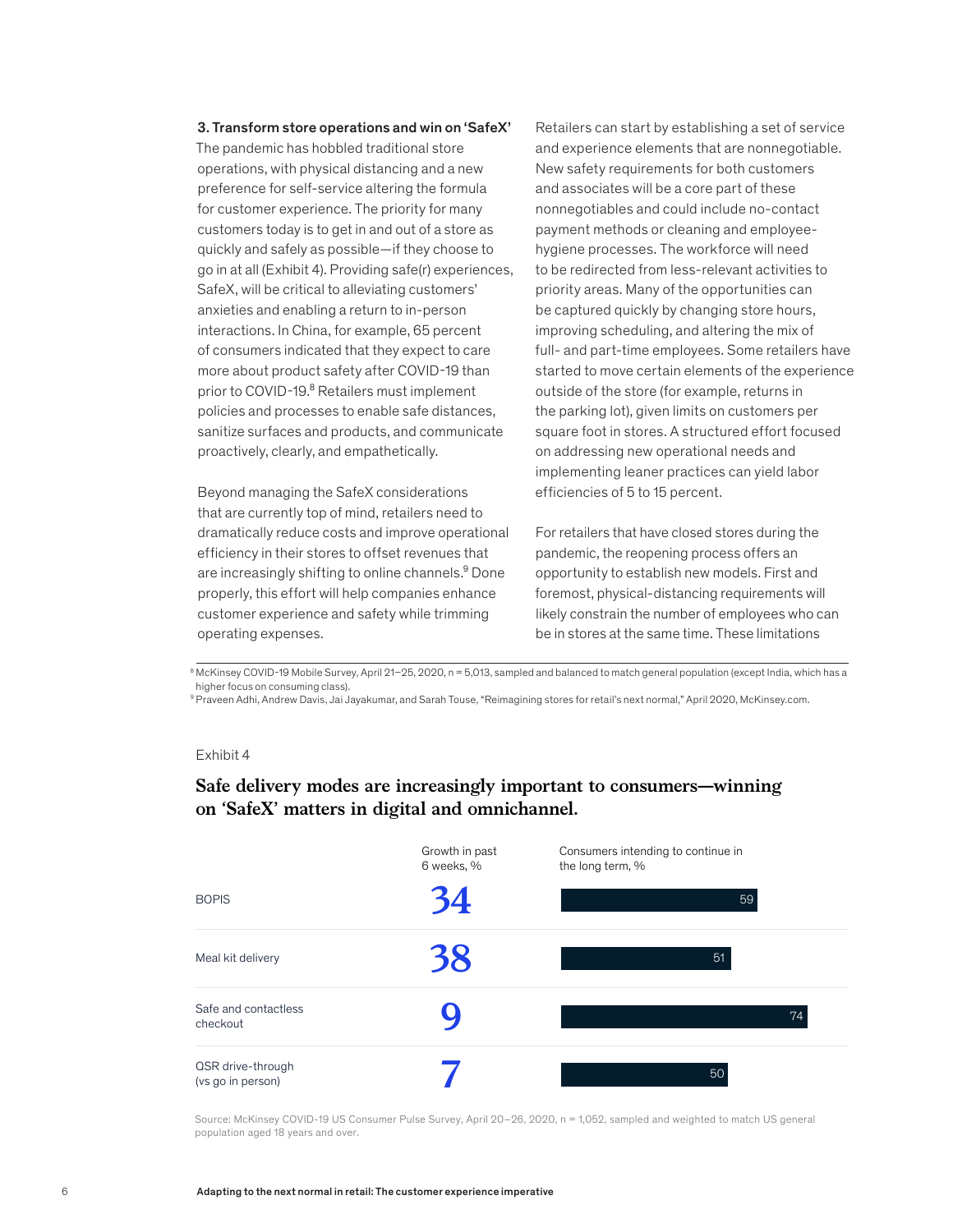could force retailers to prioritize activities such as opening and closing processes, checkout, restocking, and e-commerce fulfillment. Store reopenings will also offer retailers an opportunity to fundamentally change how core processes are carried out and implement best practices.

#### 4. Reimagine the physical network

Over the past three years, consumers have shifted an increasing share of their purchases to e-commerce, which has led to ever-growing declines in physical store traffic. COVID-19 has accelerated this trend with apparel retailers and department stores, which are projected to see a 10 to 13 percent increase in online penetration after COVID-19. The rising volume of e-commerce transactions will force retailers to reevaluate their network of brick-and-mortar stores and how physical locations can best support the customer experience.

While physical stores are critical to the customer experience, our analysis suggests that the United States has more retail shopping capacity than other countries with sizable retail markets. Retailers should be thoughtful about which stores they choose to reopen and in which sequence.

*Optimize the footprint.* Sophisticated retailers are evolving how they evaluate stores and optimize their network. For example, cutting-edge data sources can be used to get a detailed view of micro traffic patterns. Retailers should also adjust their analysis for the impact of COVID-19 and determine if store performance is the result of underlying intrinsics or just the physical store location. Last, four-wall profitability should be a comprehensive and holistic measure that takes into account the cross-channel sales contribution of the store (see sidebar, "Taking a comprehensive, data-driven approach to store closures"). If a retailer exits a market, will there be a loss in online sales? If a store is added, what is the halo effect on online penetration? Retailers can use four-wall profitability and cross-channel strategic importance to cluster stores by the potential actions: transform and grow, reopen as usual, reassess their role, and renegotiate leases or consider closure (Exhibit 5).

*Redefine the role of physical stores.* The pandemic has pushed retailers to move beyond the traditional view that physical locations are primarily for in-store customer engagement. Promising new models have begun to take hold and will continue to evolve in particular for stores that have high strategic importance for the retailer's network. We will likely see a continuation of the pre-crisis trend toward retail stores that create immersive experiences to drive foot traffic. Retailers are also experimenting

### **Taking a comprehensive, data-driven approach to store closures**

One North American retailer undertook a comprehensive assessment of sales volumes and customer activity across its own stores (which included several formats), wholesale stores, and e-commerce channels to achieve a cross-channel ecosystem view. The project entailed defining the role of channels, determining which are mutually supporting and which cannibalize others, and identifying where these effects

are the strongest. By simulating store closures, the retailer was able to calculate the total economic value of each store, which provided insight into the portion of e-commerce sales that stores contributed as well as the volume of sales redistributed to other physical stores.

The assessment enabled the retailer to identify the optimal location and channel mix for each market. For every store slated to be closed, the retailer was able to calculate the halo effect and recapture rate of that store in sales volume. By taking a holistic view of physical stores and their contribution to omnichannel sales, the retailer boosted sales growth by 10 to 20 percent and improved EBITDA<sup>1</sup> margins through smart closures.

 $1$  Earnings before interest, taxes, depreciation, and amortization.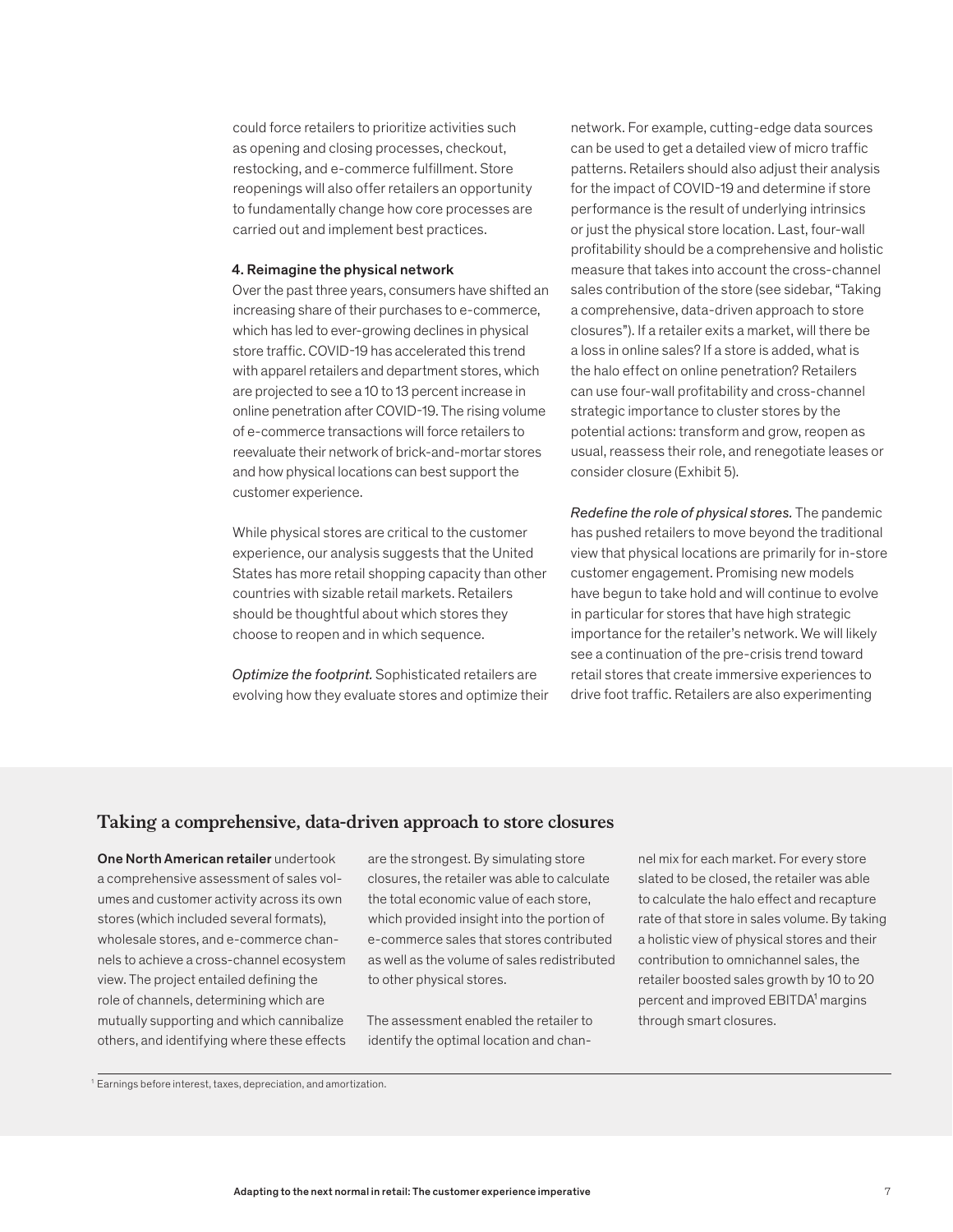#### Exhibit 5

**Retailers are taking a hard look at their footprint and deciding the role of each store moving forward.**

|                                | High |                                                                                          |                                                                          |  |  |
|--------------------------------|------|------------------------------------------------------------------------------------------|--------------------------------------------------------------------------|--|--|
|                                |      | Reassess role of store                                                                   | <b>Transform and grow</b>                                                |  |  |
|                                |      | Consider new formats for store,<br>including experiential<br>retail and omni fulfillment | Slate for reopening and<br>fast-track for targeted investment<br>to grow |  |  |
| <b>Strategic</b><br>importance |      |                                                                                          |                                                                          |  |  |
|                                |      |                                                                                          |                                                                          |  |  |
|                                |      | Renegotiate leases or close stores                                                       | Reopen as usual                                                          |  |  |
|                                |      | Work with landlord for early<br>termination of lease                                     | Ramp up operations and slate<br>for reopening                            |  |  |
|                                |      |                                                                                          |                                                                          |  |  |
|                                | Low  |                                                                                          |                                                                          |  |  |
|                                |      | Low                                                                                      | High                                                                     |  |  |
|                                |      | 4-wall profitability                                                                     |                                                                          |  |  |

with more gray or dark stores for fulfillment, a long-running trend in the restaurant industry. In this model, which has been deployed by many retailers, physical locations are turned into temporary or permanent fulfillment nodes to enable faster delivery.

*Create the store of the future.* The evolution of the physical store's role as a core component of the omnichannel journey has also affected store layouts. Many retailers had been using their stores to educate consumers on product offerings, reinforce their brand's positioning, and support e-commerce sales. Indeed, research before the pandemic found that opening a new location increases traffic to the retailer's website by 37 percent the following quarter.<sup>10</sup> New technology solutions are also changing store formats: tech-enabled stores, such as Amazon Go locations, feature new models that support customer journeys. Sales associates remain critical to the experience at these stores but play more of an advocate role for customers. Retailers

will have to rebalance these elements to reflect the post-crisis constraints.

#### 5. Embrace an agile operating model

The pace of change in the post-pandemic environment will force retailers to continually reassess their strategies. This approach requires more real-time insights on customers as well as a new agile operating model to harness these insights and put them into action.

Before the pandemic, digital leaders were using data to optimize customer experience, gauge satisfaction, identify foot traffic trends, and generate purchase recommendations. Winning retailers are moving beyond surveys as a mechanism for customer input and toward near-real-time tracking of consumer trends and behavior shifts. With the rise of digital in recent months, companies will have even more dynamic data at their fingertips, and they can use these data to extract immediate insights. For example, many retailers have seen

<sup>10</sup> International Council of Shopping Centers, "Physical stores key to retail success, study finds," October 15, 2018, icsc.com.